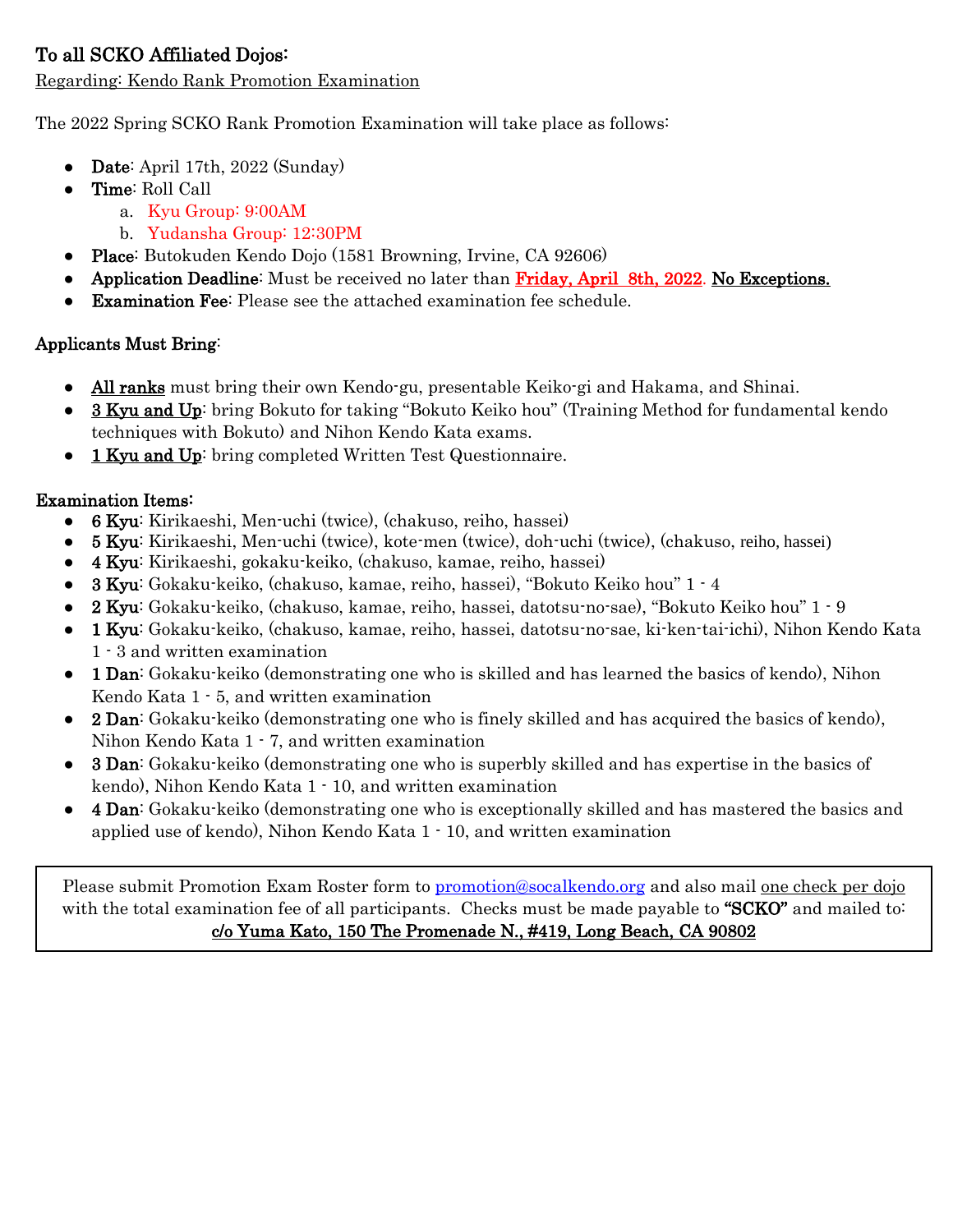#### Important Notes:

- Applicants must have active AUSKF/SCKO membership BEFORE the test date. It is the Dojo Representative's responsibility to make sure what they submit is correct.
- Please make sure each applicant's name matches the AUSKF database. All Dojo Reps have access to the AUSKF database.
- All examinees taking the 6  $\cdot$  5 Kyu exam MUST provide their own Motodachi. One will NOT be provided for you.
- All 1 Kyu and 1  $\cdot$  4 Dan taking the exam must complete the attached written examination prior to the exam date. They must submit this on the day of the exam. Written examination is the last requirement of your promotion exam.
- Please distribute copies of the attached Written Test Questionnaire to your dojo members for this purpose.
- Examinees who successfully pass all stages of the rank exam MUST pay Certificate (Menjo) fee at the day of the exam, after the results are announced. Without paying the certificate fee on the day of the exam, the passed rank will be revoked.
- AUSKF will only issue certificates written in English.
- Due to limited attendees caused by COVID-19, there is a possibility that 6 kyu and 5 kyu examinees will pair up as motodachi and kakarite.
- Court Assignments for each Exam Group is shown below. Please note, we may adjust assignments depending on our schedule during the day of the exam.

| Est. Time | <b>Exam Group</b>  | Court                     |
|-----------|--------------------|---------------------------|
| 9:00am    | 6 Kyu              | $\sf B$                   |
|           | 5 Kyu              | $\mathsf A$               |
|           | 4 Kyu              | $\sf B$                   |
|           | 3 Kyu              | A                         |
|           | 2 Kyu              | $\sf B$                   |
|           | 1 Kyu              | $\mathsf A$               |
| 12:00pm   | <b>Lunch Break</b> |                           |
| 12:30p    | 1 Dan              | $\boldsymbol{\mathsf{A}}$ |
|           | 2 Dan              | B                         |
|           | 3 Dan              | B                         |
|           | 4 Dan              | A                         |